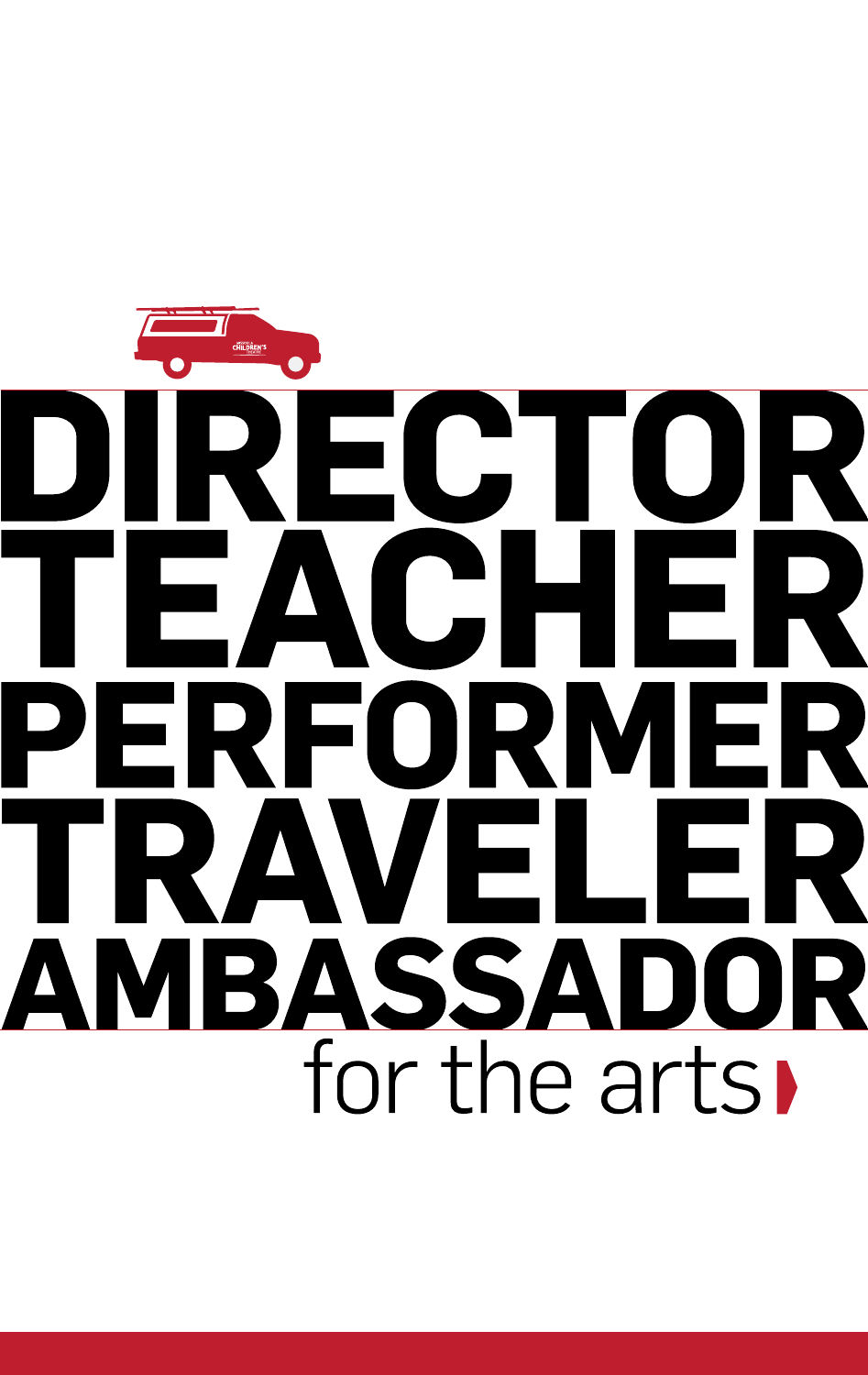## THE COMPANY

Inspiring dreams and aspirations — and developing skills for life since 1973 —the Missoula Children's Theatre (MCT) brings the power of commitment, hard work and performance to communities all over the nation and abroad with its unique touring theatre company. MCT's transformative programming can be seen firsthand in the documentary "The Little Red Truck," which chronicles the whirlwind production of a full-scale musical with local children in just six days. MCT also has a permanent home in Missoula, Montana, where kids and teens take classes, attend camps, and perform in community productions.

#### THE JOB **DIRECTOR + TEACHER + PERFORMER + TRAVELER + AMBASSADOR FOR THE ARTS**

**THE MISSION** The development of life skills in children through participation in the performing arts.

## THE WHY

MCT Tour Actor/Directors experience the joy of directing and performing as well as the adventure of travel. Most importantly, they have the opportunity–and the privilege– TO CHANGE THE LIFE OF A CHILD.





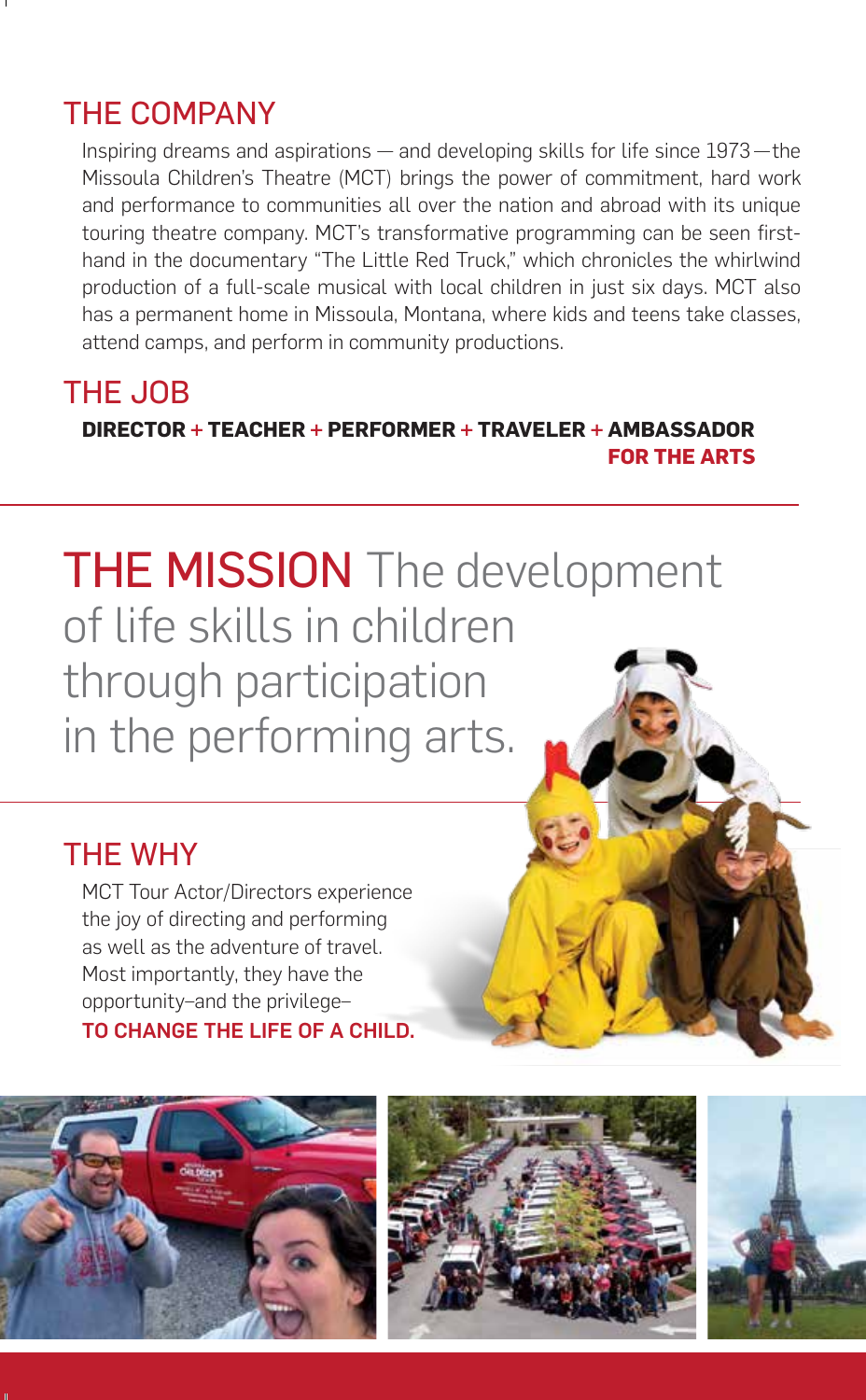# **LOGISTICS**

A tour team consists of 2 professional Actor/Directors. Each team visits a new community every week; they are responsible for auditioning, casting, and rehearsing 50-60 local school age children for approximately 20 hours over a week's time. The hard work culminates in two performances of an hour-long musical with one of the MCT Actor/Directors performing a supporting role alongside the children. The other actor/director serves as the primary director. MCT teams also conduct educational workshops as part of each residency week.

# REQUIREMENTS OF THE JOB

- well-rounded performance skills
- I the potential to work successfully and ethically with children
- I the ability to communicate effectively
- physical and emotional stamina
- maturity and problem-solving skills
- an interest in travel
- a valid driver's license and good driving record
- a current US passport
- a sense of humor

# COMPENSATION IS COMPETITIVE AND INCLUDES

- **a** first year guaranteed minimum of \$350 per residency week completed
- housing provided during residency week
- use of a company-owned truck for travel to residency weeks
- $\bullet$  job/travel-related expenses during the course of touring (*travel to and from Missoula not included)*
- **I** group health insurance benefits for contracts lasting at least 5 months
- percentage of merchandise sales

## TRAINING

Two intensive weeks in beautiful Missoula, MT...learning MCT teaching methods, show blocking/choreography and a full range of support tasks. Housing and transportation provided during training.

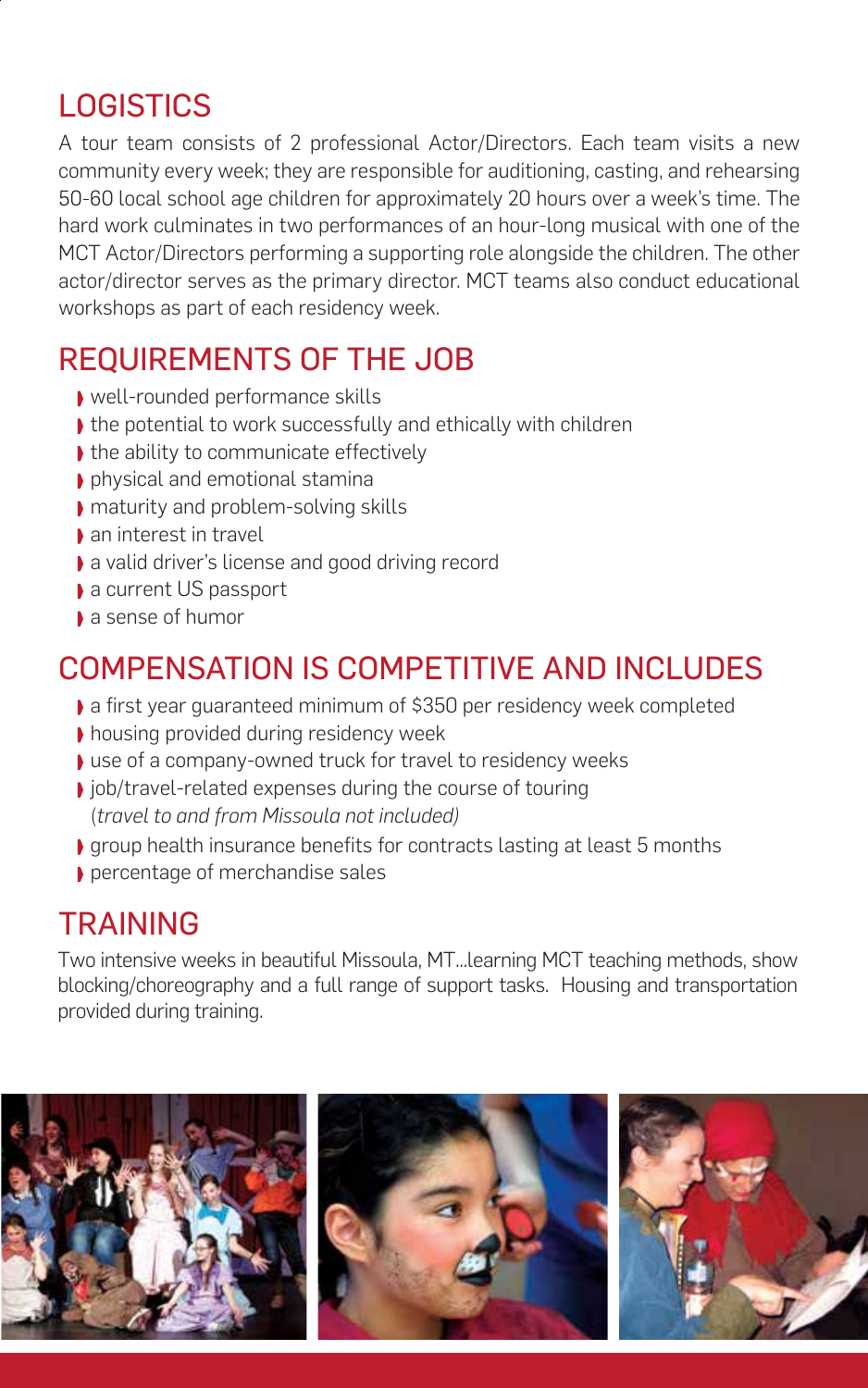# TO APPLY:

- write a letter of interest
- complete an application form
- **I** include a current resumé and headshot
- **▶ audition live or provide an electronic link**

### SEND TO:

Victoria Larson Human Resources Director Missoula Children's Theatre 200 North Adams, Missoula, MT 59802

vlarson@MCTinc.org 406.728.1911 x202 **MCTinc.org**

experience that I will cherish forever."<sub>- Kelsey Seals</sub> "I LOVE THIS JOB because there is so much joy packed into each residency week (and in our little red truck)! No matter where we go, small town or big city, the joy and excitement that the kids have for performing is all the same. It's so rewarding to watch kids succeed and beam with pride at their success. That, combined with my love for performing and teaching, makes for an Former Tour Actor/Director

- Bex Schmelzel "It felt so good to be able to give back through working for an organization that helped me break out of my shell as a kid. There is nothing more rewarding than watching kids discover what they're capable of on stage in the course of just one week."

Former Tour Actor/Director



A PRODUCTION OF MCT. INC.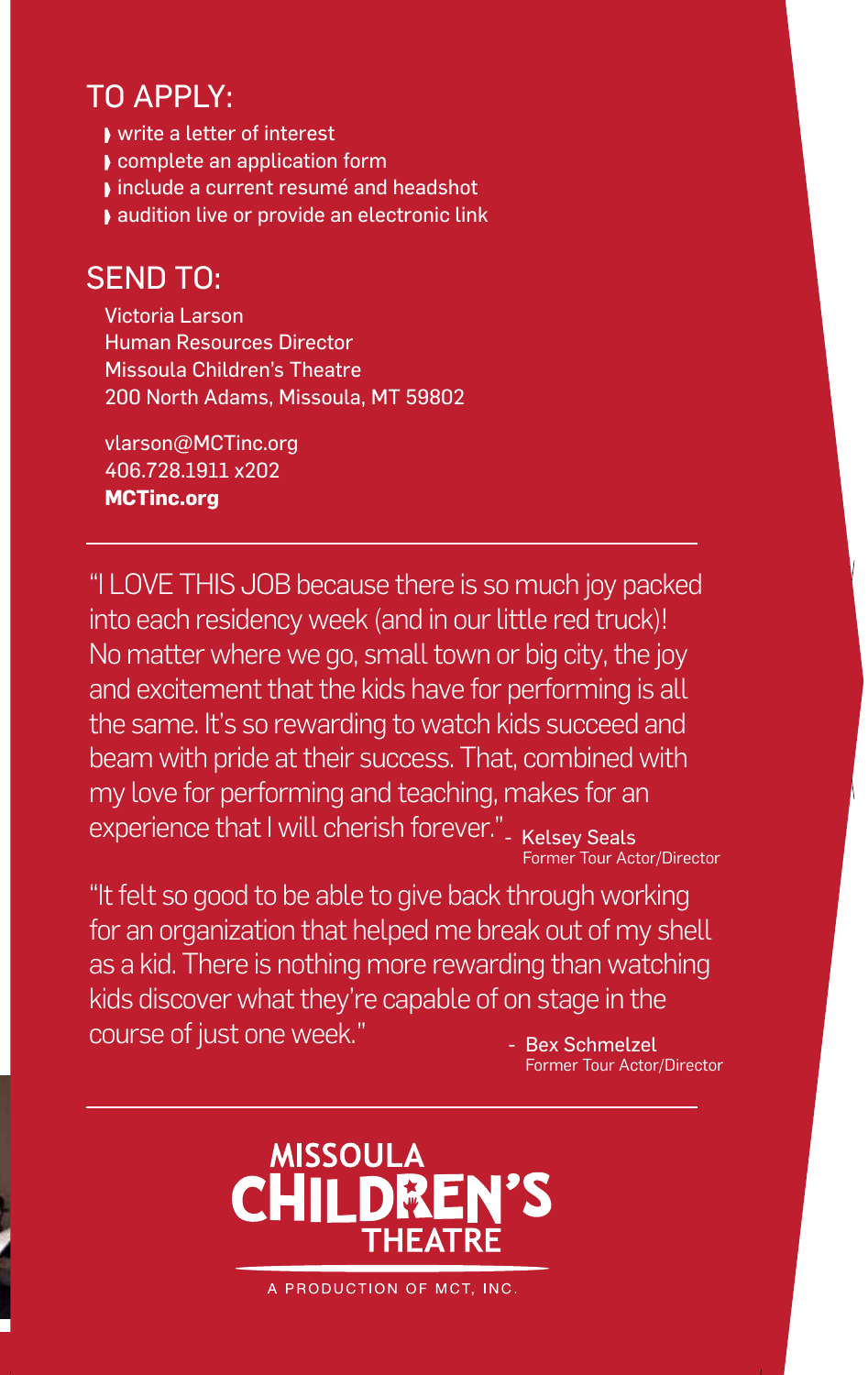# Join The **TOUR**

# "I learned a tremendous amount about myself,

my endurance, my stamina, my passion, my talents,

# but most importantly,

the enormous wave of influence from this program that kids receive all over the world.

# I wouldn't trade this experience for anything."

- Kristin Gilbert Former Tour Actor/Director